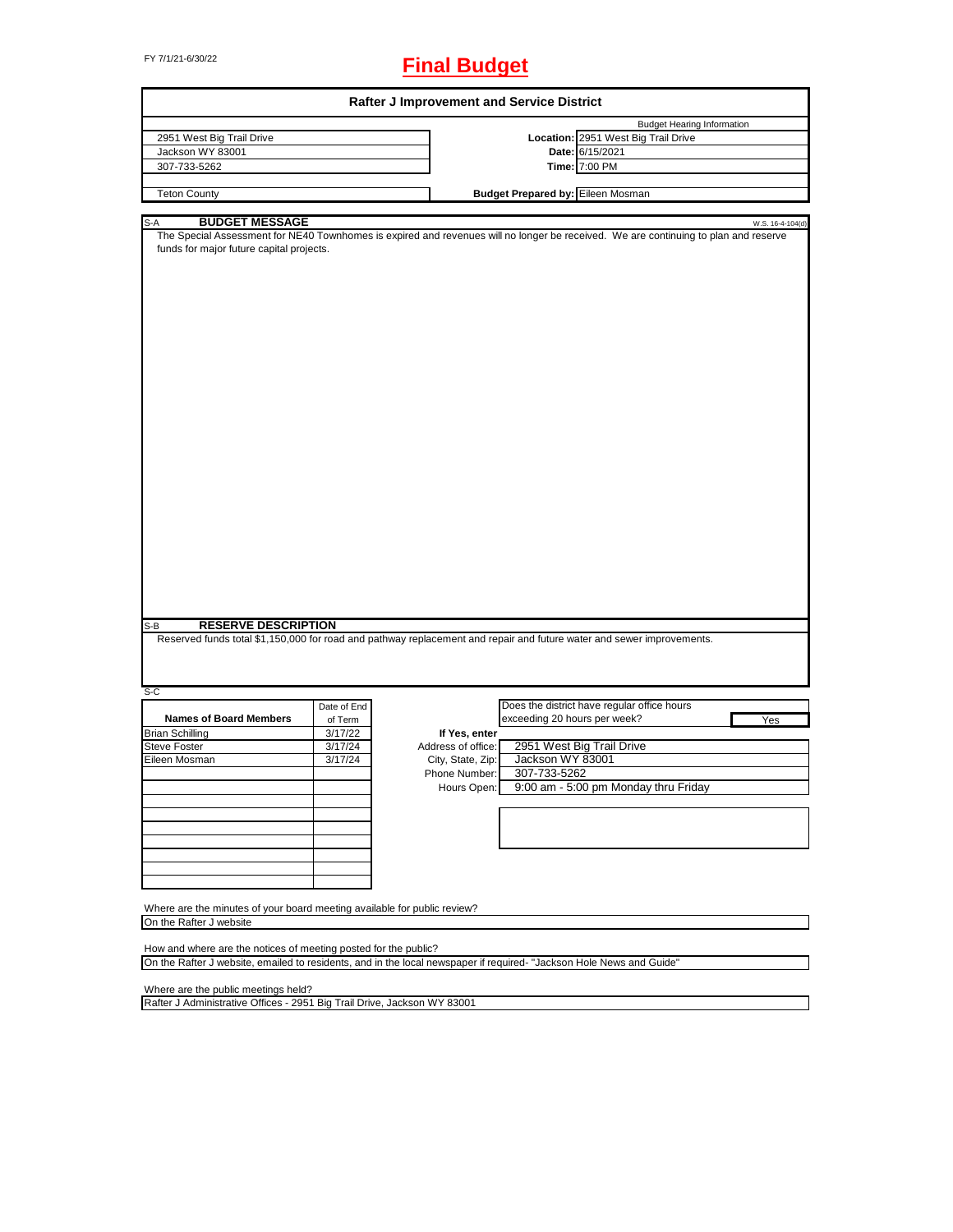### **FINAL BUDGET SUMMARY**

|       | <b>OVERVIEW</b>                                      | 2019-2020<br>Actual | 2020-2021<br>Estimated | 2021-2022<br>Proposed | <b>Final Approval</b> |
|-------|------------------------------------------------------|---------------------|------------------------|-----------------------|-----------------------|
|       |                                                      |                     |                        |                       |                       |
| $S-1$ | <b>Total Budgeted Expenditures</b>                   | \$271,694           | \$473,262              | \$291,933             | \$291,933             |
| $S-2$ | <b>Total Principal to Pay on Debt</b>                | \$0                 | \$0 <sub>1</sub>       | \$0                   | \$0                   |
| $S-3$ | <b>Total Change to Restricted Funds</b>              | \$370,125           | \$0                    | \$0                   | \$300,000             |
|       |                                                      |                     |                        |                       |                       |
| $S-4$ | Total General Fund and Forecasted Revenues Available | \$815,058           | \$808,890              | \$770.655             | \$919,392             |
|       |                                                      |                     |                        |                       |                       |
| $S-5$ | Amount requested from County Commissioners           | \$220,893           | \$222,337              | \$308,331             | \$367,942             |
|       |                                                      |                     |                        |                       |                       |
| $S-6$ | <b>Additional Funding Needed:</b>                    |                     |                        | \$0                   | \$0                   |

| Actual<br>Estimated<br>Proposed<br><b>Operating Revenues</b><br>\$147,713<br>\$142,338<br>\$148,522<br>\$237,648<br>Tax levy (From the County Treasurer)<br>\$220,893<br>\$222,337<br>\$308,331<br>\$367,942<br><b>Government Support</b><br>\$0<br>\$0<br>\$0<br>\$0<br>\$0<br>\$0<br>\$0<br>\$0<br>Grants<br>\$0<br>\$0<br>\$0<br>\$0<br>Other County Support (Not from Co. Treas.)<br>\$3,477<br>\$1,240<br>\$820<br>\$820<br><b>Miscellaneous</b><br>\$0<br>\$0<br>\$0<br>\$0<br><b>Other Forecasted Revenue</b><br><b>Total Revenue</b><br>\$372,083<br>\$365,915<br>\$457.673<br>\$606.410<br>Rafter J Improvement and Service District<br>2020-2021<br>2019-2020<br>2021-2022<br><b>EXPENDITURE SUMMARY</b><br>Final Approval<br>Actual<br>Estimated<br>Proposed<br>\$87,003<br>\$266,097<br>\$50,000<br>\$50,000<br><b>Capital Outlay</b><br>\$0<br>\$0<br><b>Interest and Fees On Debt</b><br>\$0<br>\$0<br>\$12,851<br>\$15,410<br><b>Administration</b><br>\$3,787<br>\$15,410<br>\$173.468<br>\$186,837<br>\$218,672<br>\$218,672<br><b>Operations</b><br><b>Indirect Costs</b><br>\$7,436<br>\$7,477<br>\$7,851<br>\$7,851<br>\$0<br><b>Expenditures paid by Reserves</b><br>\$0<br>\$0<br>\$0<br><b>Total Expenditures</b><br>\$271,694<br>\$473,262<br>\$291,933<br>\$291,933<br>2019-2020<br>2020-2021<br>2021-2022<br><b>DEBT SUMMARY</b><br><b>Final Approval</b><br>Actual<br>Estimated<br>Proposed<br>\$0<br>\$0<br>\$0<br>\$0<br><b>Principal Paid on Debt</b><br>2019-2020<br>2020-2021<br>2021-2022<br><b>CASH AND INVESTMENTS</b><br><b>Final Approval</b><br>Actual<br>Estimated<br>Proposed<br>\$442,975<br><b>TOTAL GENERAL FUNDS</b><br>\$442,975<br>\$312,982<br>\$312,982<br><b>Beginning Balance in Reserve Accounts</b><br>a. Sinking and Debt Service Funds<br>\$0<br>\$0<br>\$0<br>\$0<br>\$479,875<br>\$850,000<br>\$850,000<br>\$850.000<br>b. Reserves<br>c. Bond Funds<br>\$0<br>\$0<br>\$0<br>\$0<br>\$850,000<br>\$850,000<br>\$850,000<br>Total Reserves (a+b+c)<br>\$479,875<br>Amount to be added<br>\$0<br>\$0<br>\$0<br>a. Sinking and Debt Service Funds<br>\$0<br>\$0<br>\$0<br>\$300,000<br>b. Reserves<br>\$370,125<br>\$0<br>\$0<br>\$0<br>\$0<br>c. Bond Funds<br>\$0<br>\$370,125<br>\$0<br>\$300,000<br>Total to be added (a+b+c) | $S-7$<br>$S-8$<br>$S-9$<br>$S-10$<br>$S-11$<br>$S-12$<br>$S-13$<br>$S-14$<br>FY 7/1/21-6/30/22<br>$S-15$<br>$S-16$<br>$S-17$<br>$S-18$<br>$S-19$<br>S-20R<br>$S-20$<br>$S-21$<br>$S-22$<br><b>Summary of Reserve Funds</b><br>$S-23$<br>$S-24$<br>$S-25$<br>$S-26$<br>$S-27$<br>$S-28$<br>$S-29$<br>$S-30$<br>\$850,000<br>\$850,000<br>\$850,000<br>Subtotal<br>$S-31$<br>Less Total to be spent<br>\$0<br>\$0<br>\$0<br>$S-32$<br>\$850,000<br>TOTAL RESERVES AT END OF FISCAL YEAR<br>\$850,000<br>\$850,000<br>$S-33$ | <b>REVENUE SUMMARY</b> | 2019-2020 | 2020-2021 | 2021-2022 | <b>Final Approval</b> |
|----------------------------------------------------------------------------------------------------------------------------------------------------------------------------------------------------------------------------------------------------------------------------------------------------------------------------------------------------------------------------------------------------------------------------------------------------------------------------------------------------------------------------------------------------------------------------------------------------------------------------------------------------------------------------------------------------------------------------------------------------------------------------------------------------------------------------------------------------------------------------------------------------------------------------------------------------------------------------------------------------------------------------------------------------------------------------------------------------------------------------------------------------------------------------------------------------------------------------------------------------------------------------------------------------------------------------------------------------------------------------------------------------------------------------------------------------------------------------------------------------------------------------------------------------------------------------------------------------------------------------------------------------------------------------------------------------------------------------------------------------------------------------------------------------------------------------------------------------------------------------------------------------------------------------------------------------------------------------------------------------------------------------------------------------------------------------------------------------------------------------------------------------------------------------------------------------------------------------------------------------------------------------------------|---------------------------------------------------------------------------------------------------------------------------------------------------------------------------------------------------------------------------------------------------------------------------------------------------------------------------------------------------------------------------------------------------------------------------------------------------------------------------------------------------------------------------|------------------------|-----------|-----------|-----------|-----------------------|
|                                                                                                                                                                                                                                                                                                                                                                                                                                                                                                                                                                                                                                                                                                                                                                                                                                                                                                                                                                                                                                                                                                                                                                                                                                                                                                                                                                                                                                                                                                                                                                                                                                                                                                                                                                                                                                                                                                                                                                                                                                                                                                                                                                                                                                                                                        |                                                                                                                                                                                                                                                                                                                                                                                                                                                                                                                           |                        |           |           |           |                       |
|                                                                                                                                                                                                                                                                                                                                                                                                                                                                                                                                                                                                                                                                                                                                                                                                                                                                                                                                                                                                                                                                                                                                                                                                                                                                                                                                                                                                                                                                                                                                                                                                                                                                                                                                                                                                                                                                                                                                                                                                                                                                                                                                                                                                                                                                                        |                                                                                                                                                                                                                                                                                                                                                                                                                                                                                                                           |                        |           |           |           |                       |
|                                                                                                                                                                                                                                                                                                                                                                                                                                                                                                                                                                                                                                                                                                                                                                                                                                                                                                                                                                                                                                                                                                                                                                                                                                                                                                                                                                                                                                                                                                                                                                                                                                                                                                                                                                                                                                                                                                                                                                                                                                                                                                                                                                                                                                                                                        |                                                                                                                                                                                                                                                                                                                                                                                                                                                                                                                           |                        |           |           |           |                       |
|                                                                                                                                                                                                                                                                                                                                                                                                                                                                                                                                                                                                                                                                                                                                                                                                                                                                                                                                                                                                                                                                                                                                                                                                                                                                                                                                                                                                                                                                                                                                                                                                                                                                                                                                                                                                                                                                                                                                                                                                                                                                                                                                                                                                                                                                                        |                                                                                                                                                                                                                                                                                                                                                                                                                                                                                                                           |                        |           |           |           |                       |
|                                                                                                                                                                                                                                                                                                                                                                                                                                                                                                                                                                                                                                                                                                                                                                                                                                                                                                                                                                                                                                                                                                                                                                                                                                                                                                                                                                                                                                                                                                                                                                                                                                                                                                                                                                                                                                                                                                                                                                                                                                                                                                                                                                                                                                                                                        |                                                                                                                                                                                                                                                                                                                                                                                                                                                                                                                           |                        |           |           |           |                       |
|                                                                                                                                                                                                                                                                                                                                                                                                                                                                                                                                                                                                                                                                                                                                                                                                                                                                                                                                                                                                                                                                                                                                                                                                                                                                                                                                                                                                                                                                                                                                                                                                                                                                                                                                                                                                                                                                                                                                                                                                                                                                                                                                                                                                                                                                                        |                                                                                                                                                                                                                                                                                                                                                                                                                                                                                                                           |                        |           |           |           |                       |
|                                                                                                                                                                                                                                                                                                                                                                                                                                                                                                                                                                                                                                                                                                                                                                                                                                                                                                                                                                                                                                                                                                                                                                                                                                                                                                                                                                                                                                                                                                                                                                                                                                                                                                                                                                                                                                                                                                                                                                                                                                                                                                                                                                                                                                                                                        |                                                                                                                                                                                                                                                                                                                                                                                                                                                                                                                           |                        |           |           |           |                       |
|                                                                                                                                                                                                                                                                                                                                                                                                                                                                                                                                                                                                                                                                                                                                                                                                                                                                                                                                                                                                                                                                                                                                                                                                                                                                                                                                                                                                                                                                                                                                                                                                                                                                                                                                                                                                                                                                                                                                                                                                                                                                                                                                                                                                                                                                                        |                                                                                                                                                                                                                                                                                                                                                                                                                                                                                                                           |                        |           |           |           |                       |
|                                                                                                                                                                                                                                                                                                                                                                                                                                                                                                                                                                                                                                                                                                                                                                                                                                                                                                                                                                                                                                                                                                                                                                                                                                                                                                                                                                                                                                                                                                                                                                                                                                                                                                                                                                                                                                                                                                                                                                                                                                                                                                                                                                                                                                                                                        |                                                                                                                                                                                                                                                                                                                                                                                                                                                                                                                           |                        |           |           |           |                       |
|                                                                                                                                                                                                                                                                                                                                                                                                                                                                                                                                                                                                                                                                                                                                                                                                                                                                                                                                                                                                                                                                                                                                                                                                                                                                                                                                                                                                                                                                                                                                                                                                                                                                                                                                                                                                                                                                                                                                                                                                                                                                                                                                                                                                                                                                                        |                                                                                                                                                                                                                                                                                                                                                                                                                                                                                                                           |                        |           |           |           |                       |
|                                                                                                                                                                                                                                                                                                                                                                                                                                                                                                                                                                                                                                                                                                                                                                                                                                                                                                                                                                                                                                                                                                                                                                                                                                                                                                                                                                                                                                                                                                                                                                                                                                                                                                                                                                                                                                                                                                                                                                                                                                                                                                                                                                                                                                                                                        |                                                                                                                                                                                                                                                                                                                                                                                                                                                                                                                           |                        |           |           |           |                       |
|                                                                                                                                                                                                                                                                                                                                                                                                                                                                                                                                                                                                                                                                                                                                                                                                                                                                                                                                                                                                                                                                                                                                                                                                                                                                                                                                                                                                                                                                                                                                                                                                                                                                                                                                                                                                                                                                                                                                                                                                                                                                                                                                                                                                                                                                                        |                                                                                                                                                                                                                                                                                                                                                                                                                                                                                                                           |                        |           |           |           |                       |
|                                                                                                                                                                                                                                                                                                                                                                                                                                                                                                                                                                                                                                                                                                                                                                                                                                                                                                                                                                                                                                                                                                                                                                                                                                                                                                                                                                                                                                                                                                                                                                                                                                                                                                                                                                                                                                                                                                                                                                                                                                                                                                                                                                                                                                                                                        |                                                                                                                                                                                                                                                                                                                                                                                                                                                                                                                           |                        |           |           |           |                       |
|                                                                                                                                                                                                                                                                                                                                                                                                                                                                                                                                                                                                                                                                                                                                                                                                                                                                                                                                                                                                                                                                                                                                                                                                                                                                                                                                                                                                                                                                                                                                                                                                                                                                                                                                                                                                                                                                                                                                                                                                                                                                                                                                                                                                                                                                                        |                                                                                                                                                                                                                                                                                                                                                                                                                                                                                                                           |                        |           |           |           |                       |
|                                                                                                                                                                                                                                                                                                                                                                                                                                                                                                                                                                                                                                                                                                                                                                                                                                                                                                                                                                                                                                                                                                                                                                                                                                                                                                                                                                                                                                                                                                                                                                                                                                                                                                                                                                                                                                                                                                                                                                                                                                                                                                                                                                                                                                                                                        |                                                                                                                                                                                                                                                                                                                                                                                                                                                                                                                           |                        |           |           |           |                       |
|                                                                                                                                                                                                                                                                                                                                                                                                                                                                                                                                                                                                                                                                                                                                                                                                                                                                                                                                                                                                                                                                                                                                                                                                                                                                                                                                                                                                                                                                                                                                                                                                                                                                                                                                                                                                                                                                                                                                                                                                                                                                                                                                                                                                                                                                                        |                                                                                                                                                                                                                                                                                                                                                                                                                                                                                                                           |                        |           |           |           |                       |
|                                                                                                                                                                                                                                                                                                                                                                                                                                                                                                                                                                                                                                                                                                                                                                                                                                                                                                                                                                                                                                                                                                                                                                                                                                                                                                                                                                                                                                                                                                                                                                                                                                                                                                                                                                                                                                                                                                                                                                                                                                                                                                                                                                                                                                                                                        |                                                                                                                                                                                                                                                                                                                                                                                                                                                                                                                           |                        |           |           |           |                       |
|                                                                                                                                                                                                                                                                                                                                                                                                                                                                                                                                                                                                                                                                                                                                                                                                                                                                                                                                                                                                                                                                                                                                                                                                                                                                                                                                                                                                                                                                                                                                                                                                                                                                                                                                                                                                                                                                                                                                                                                                                                                                                                                                                                                                                                                                                        |                                                                                                                                                                                                                                                                                                                                                                                                                                                                                                                           |                        |           |           |           |                       |
|                                                                                                                                                                                                                                                                                                                                                                                                                                                                                                                                                                                                                                                                                                                                                                                                                                                                                                                                                                                                                                                                                                                                                                                                                                                                                                                                                                                                                                                                                                                                                                                                                                                                                                                                                                                                                                                                                                                                                                                                                                                                                                                                                                                                                                                                                        |                                                                                                                                                                                                                                                                                                                                                                                                                                                                                                                           |                        |           |           |           |                       |
|                                                                                                                                                                                                                                                                                                                                                                                                                                                                                                                                                                                                                                                                                                                                                                                                                                                                                                                                                                                                                                                                                                                                                                                                                                                                                                                                                                                                                                                                                                                                                                                                                                                                                                                                                                                                                                                                                                                                                                                                                                                                                                                                                                                                                                                                                        |                                                                                                                                                                                                                                                                                                                                                                                                                                                                                                                           |                        |           |           |           |                       |
|                                                                                                                                                                                                                                                                                                                                                                                                                                                                                                                                                                                                                                                                                                                                                                                                                                                                                                                                                                                                                                                                                                                                                                                                                                                                                                                                                                                                                                                                                                                                                                                                                                                                                                                                                                                                                                                                                                                                                                                                                                                                                                                                                                                                                                                                                        |                                                                                                                                                                                                                                                                                                                                                                                                                                                                                                                           |                        |           |           |           |                       |
|                                                                                                                                                                                                                                                                                                                                                                                                                                                                                                                                                                                                                                                                                                                                                                                                                                                                                                                                                                                                                                                                                                                                                                                                                                                                                                                                                                                                                                                                                                                                                                                                                                                                                                                                                                                                                                                                                                                                                                                                                                                                                                                                                                                                                                                                                        |                                                                                                                                                                                                                                                                                                                                                                                                                                                                                                                           |                        |           |           |           |                       |
|                                                                                                                                                                                                                                                                                                                                                                                                                                                                                                                                                                                                                                                                                                                                                                                                                                                                                                                                                                                                                                                                                                                                                                                                                                                                                                                                                                                                                                                                                                                                                                                                                                                                                                                                                                                                                                                                                                                                                                                                                                                                                                                                                                                                                                                                                        |                                                                                                                                                                                                                                                                                                                                                                                                                                                                                                                           |                        |           |           |           |                       |
|                                                                                                                                                                                                                                                                                                                                                                                                                                                                                                                                                                                                                                                                                                                                                                                                                                                                                                                                                                                                                                                                                                                                                                                                                                                                                                                                                                                                                                                                                                                                                                                                                                                                                                                                                                                                                                                                                                                                                                                                                                                                                                                                                                                                                                                                                        |                                                                                                                                                                                                                                                                                                                                                                                                                                                                                                                           |                        |           |           |           |                       |
|                                                                                                                                                                                                                                                                                                                                                                                                                                                                                                                                                                                                                                                                                                                                                                                                                                                                                                                                                                                                                                                                                                                                                                                                                                                                                                                                                                                                                                                                                                                                                                                                                                                                                                                                                                                                                                                                                                                                                                                                                                                                                                                                                                                                                                                                                        |                                                                                                                                                                                                                                                                                                                                                                                                                                                                                                                           |                        |           |           |           |                       |
|                                                                                                                                                                                                                                                                                                                                                                                                                                                                                                                                                                                                                                                                                                                                                                                                                                                                                                                                                                                                                                                                                                                                                                                                                                                                                                                                                                                                                                                                                                                                                                                                                                                                                                                                                                                                                                                                                                                                                                                                                                                                                                                                                                                                                                                                                        |                                                                                                                                                                                                                                                                                                                                                                                                                                                                                                                           |                        |           |           |           |                       |
|                                                                                                                                                                                                                                                                                                                                                                                                                                                                                                                                                                                                                                                                                                                                                                                                                                                                                                                                                                                                                                                                                                                                                                                                                                                                                                                                                                                                                                                                                                                                                                                                                                                                                                                                                                                                                                                                                                                                                                                                                                                                                                                                                                                                                                                                                        |                                                                                                                                                                                                                                                                                                                                                                                                                                                                                                                           |                        |           |           |           |                       |
|                                                                                                                                                                                                                                                                                                                                                                                                                                                                                                                                                                                                                                                                                                                                                                                                                                                                                                                                                                                                                                                                                                                                                                                                                                                                                                                                                                                                                                                                                                                                                                                                                                                                                                                                                                                                                                                                                                                                                                                                                                                                                                                                                                                                                                                                                        |                                                                                                                                                                                                                                                                                                                                                                                                                                                                                                                           |                        |           |           |           |                       |
|                                                                                                                                                                                                                                                                                                                                                                                                                                                                                                                                                                                                                                                                                                                                                                                                                                                                                                                                                                                                                                                                                                                                                                                                                                                                                                                                                                                                                                                                                                                                                                                                                                                                                                                                                                                                                                                                                                                                                                                                                                                                                                                                                                                                                                                                                        |                                                                                                                                                                                                                                                                                                                                                                                                                                                                                                                           |                        |           |           |           |                       |
|                                                                                                                                                                                                                                                                                                                                                                                                                                                                                                                                                                                                                                                                                                                                                                                                                                                                                                                                                                                                                                                                                                                                                                                                                                                                                                                                                                                                                                                                                                                                                                                                                                                                                                                                                                                                                                                                                                                                                                                                                                                                                                                                                                                                                                                                                        |                                                                                                                                                                                                                                                                                                                                                                                                                                                                                                                           |                        |           |           |           |                       |
|                                                                                                                                                                                                                                                                                                                                                                                                                                                                                                                                                                                                                                                                                                                                                                                                                                                                                                                                                                                                                                                                                                                                                                                                                                                                                                                                                                                                                                                                                                                                                                                                                                                                                                                                                                                                                                                                                                                                                                                                                                                                                                                                                                                                                                                                                        |                                                                                                                                                                                                                                                                                                                                                                                                                                                                                                                           |                        |           |           |           |                       |
|                                                                                                                                                                                                                                                                                                                                                                                                                                                                                                                                                                                                                                                                                                                                                                                                                                                                                                                                                                                                                                                                                                                                                                                                                                                                                                                                                                                                                                                                                                                                                                                                                                                                                                                                                                                                                                                                                                                                                                                                                                                                                                                                                                                                                                                                                        |                                                                                                                                                                                                                                                                                                                                                                                                                                                                                                                           |                        |           |           |           |                       |
|                                                                                                                                                                                                                                                                                                                                                                                                                                                                                                                                                                                                                                                                                                                                                                                                                                                                                                                                                                                                                                                                                                                                                                                                                                                                                                                                                                                                                                                                                                                                                                                                                                                                                                                                                                                                                                                                                                                                                                                                                                                                                                                                                                                                                                                                                        |                                                                                                                                                                                                                                                                                                                                                                                                                                                                                                                           |                        |           |           |           |                       |
|                                                                                                                                                                                                                                                                                                                                                                                                                                                                                                                                                                                                                                                                                                                                                                                                                                                                                                                                                                                                                                                                                                                                                                                                                                                                                                                                                                                                                                                                                                                                                                                                                                                                                                                                                                                                                                                                                                                                                                                                                                                                                                                                                                                                                                                                                        |                                                                                                                                                                                                                                                                                                                                                                                                                                                                                                                           |                        |           |           |           |                       |
|                                                                                                                                                                                                                                                                                                                                                                                                                                                                                                                                                                                                                                                                                                                                                                                                                                                                                                                                                                                                                                                                                                                                                                                                                                                                                                                                                                                                                                                                                                                                                                                                                                                                                                                                                                                                                                                                                                                                                                                                                                                                                                                                                                                                                                                                                        |                                                                                                                                                                                                                                                                                                                                                                                                                                                                                                                           |                        |           |           |           |                       |
|                                                                                                                                                                                                                                                                                                                                                                                                                                                                                                                                                                                                                                                                                                                                                                                                                                                                                                                                                                                                                                                                                                                                                                                                                                                                                                                                                                                                                                                                                                                                                                                                                                                                                                                                                                                                                                                                                                                                                                                                                                                                                                                                                                                                                                                                                        |                                                                                                                                                                                                                                                                                                                                                                                                                                                                                                                           |                        |           |           |           |                       |
|                                                                                                                                                                                                                                                                                                                                                                                                                                                                                                                                                                                                                                                                                                                                                                                                                                                                                                                                                                                                                                                                                                                                                                                                                                                                                                                                                                                                                                                                                                                                                                                                                                                                                                                                                                                                                                                                                                                                                                                                                                                                                                                                                                                                                                                                                        |                                                                                                                                                                                                                                                                                                                                                                                                                                                                                                                           |                        |           |           |           |                       |
|                                                                                                                                                                                                                                                                                                                                                                                                                                                                                                                                                                                                                                                                                                                                                                                                                                                                                                                                                                                                                                                                                                                                                                                                                                                                                                                                                                                                                                                                                                                                                                                                                                                                                                                                                                                                                                                                                                                                                                                                                                                                                                                                                                                                                                                                                        |                                                                                                                                                                                                                                                                                                                                                                                                                                                                                                                           |                        |           |           |           |                       |
|                                                                                                                                                                                                                                                                                                                                                                                                                                                                                                                                                                                                                                                                                                                                                                                                                                                                                                                                                                                                                                                                                                                                                                                                                                                                                                                                                                                                                                                                                                                                                                                                                                                                                                                                                                                                                                                                                                                                                                                                                                                                                                                                                                                                                                                                                        |                                                                                                                                                                                                                                                                                                                                                                                                                                                                                                                           |                        |           |           |           |                       |
|                                                                                                                                                                                                                                                                                                                                                                                                                                                                                                                                                                                                                                                                                                                                                                                                                                                                                                                                                                                                                                                                                                                                                                                                                                                                                                                                                                                                                                                                                                                                                                                                                                                                                                                                                                                                                                                                                                                                                                                                                                                                                                                                                                                                                                                                                        |                                                                                                                                                                                                                                                                                                                                                                                                                                                                                                                           |                        |           |           |           |                       |
|                                                                                                                                                                                                                                                                                                                                                                                                                                                                                                                                                                                                                                                                                                                                                                                                                                                                                                                                                                                                                                                                                                                                                                                                                                                                                                                                                                                                                                                                                                                                                                                                                                                                                                                                                                                                                                                                                                                                                                                                                                                                                                                                                                                                                                                                                        |                                                                                                                                                                                                                                                                                                                                                                                                                                                                                                                           |                        |           |           |           |                       |
|                                                                                                                                                                                                                                                                                                                                                                                                                                                                                                                                                                                                                                                                                                                                                                                                                                                                                                                                                                                                                                                                                                                                                                                                                                                                                                                                                                                                                                                                                                                                                                                                                                                                                                                                                                                                                                                                                                                                                                                                                                                                                                                                                                                                                                                                                        |                                                                                                                                                                                                                                                                                                                                                                                                                                                                                                                           |                        |           |           |           |                       |
|                                                                                                                                                                                                                                                                                                                                                                                                                                                                                                                                                                                                                                                                                                                                                                                                                                                                                                                                                                                                                                                                                                                                                                                                                                                                                                                                                                                                                                                                                                                                                                                                                                                                                                                                                                                                                                                                                                                                                                                                                                                                                                                                                                                                                                                                                        |                                                                                                                                                                                                                                                                                                                                                                                                                                                                                                                           |                        |           |           |           |                       |
|                                                                                                                                                                                                                                                                                                                                                                                                                                                                                                                                                                                                                                                                                                                                                                                                                                                                                                                                                                                                                                                                                                                                                                                                                                                                                                                                                                                                                                                                                                                                                                                                                                                                                                                                                                                                                                                                                                                                                                                                                                                                                                                                                                                                                                                                                        |                                                                                                                                                                                                                                                                                                                                                                                                                                                                                                                           |                        |           |           |           |                       |
|                                                                                                                                                                                                                                                                                                                                                                                                                                                                                                                                                                                                                                                                                                                                                                                                                                                                                                                                                                                                                                                                                                                                                                                                                                                                                                                                                                                                                                                                                                                                                                                                                                                                                                                                                                                                                                                                                                                                                                                                                                                                                                                                                                                                                                                                                        |                                                                                                                                                                                                                                                                                                                                                                                                                                                                                                                           |                        |           |           |           |                       |
| \$1,150,000                                                                                                                                                                                                                                                                                                                                                                                                                                                                                                                                                                                                                                                                                                                                                                                                                                                                                                                                                                                                                                                                                                                                                                                                                                                                                                                                                                                                                                                                                                                                                                                                                                                                                                                                                                                                                                                                                                                                                                                                                                                                                                                                                                                                                                                                            |                                                                                                                                                                                                                                                                                                                                                                                                                                                                                                                           |                        |           |           |           |                       |
| \$0                                                                                                                                                                                                                                                                                                                                                                                                                                                                                                                                                                                                                                                                                                                                                                                                                                                                                                                                                                                                                                                                                                                                                                                                                                                                                                                                                                                                                                                                                                                                                                                                                                                                                                                                                                                                                                                                                                                                                                                                                                                                                                                                                                                                                                                                                    |                                                                                                                                                                                                                                                                                                                                                                                                                                                                                                                           |                        |           |           |           |                       |
| \$1,150,000                                                                                                                                                                                                                                                                                                                                                                                                                                                                                                                                                                                                                                                                                                                                                                                                                                                                                                                                                                                                                                                                                                                                                                                                                                                                                                                                                                                                                                                                                                                                                                                                                                                                                                                                                                                                                                                                                                                                                                                                                                                                                                                                                                                                                                                                            |                                                                                                                                                                                                                                                                                                                                                                                                                                                                                                                           |                        |           |           |           |                       |

*Budget Officer / District Official (if not same as "Submitted by")*

Date adopted by Special District

*End of Summary*

Jackson WY 83001 **DISTRICT ADDRESS:** 2951 West Big Trail Drive **PREPARED BY:** Eileen Mosman

**DISTRICT PHONE:** 307-733-5262

1/23/19 *Form approved by Wyoming Department of Audit, Public Funds Division Prepared in compliance with the Uniform Municipal Fiscal Procedures Act (W.S. 16-4-101 through 124) as it applies.*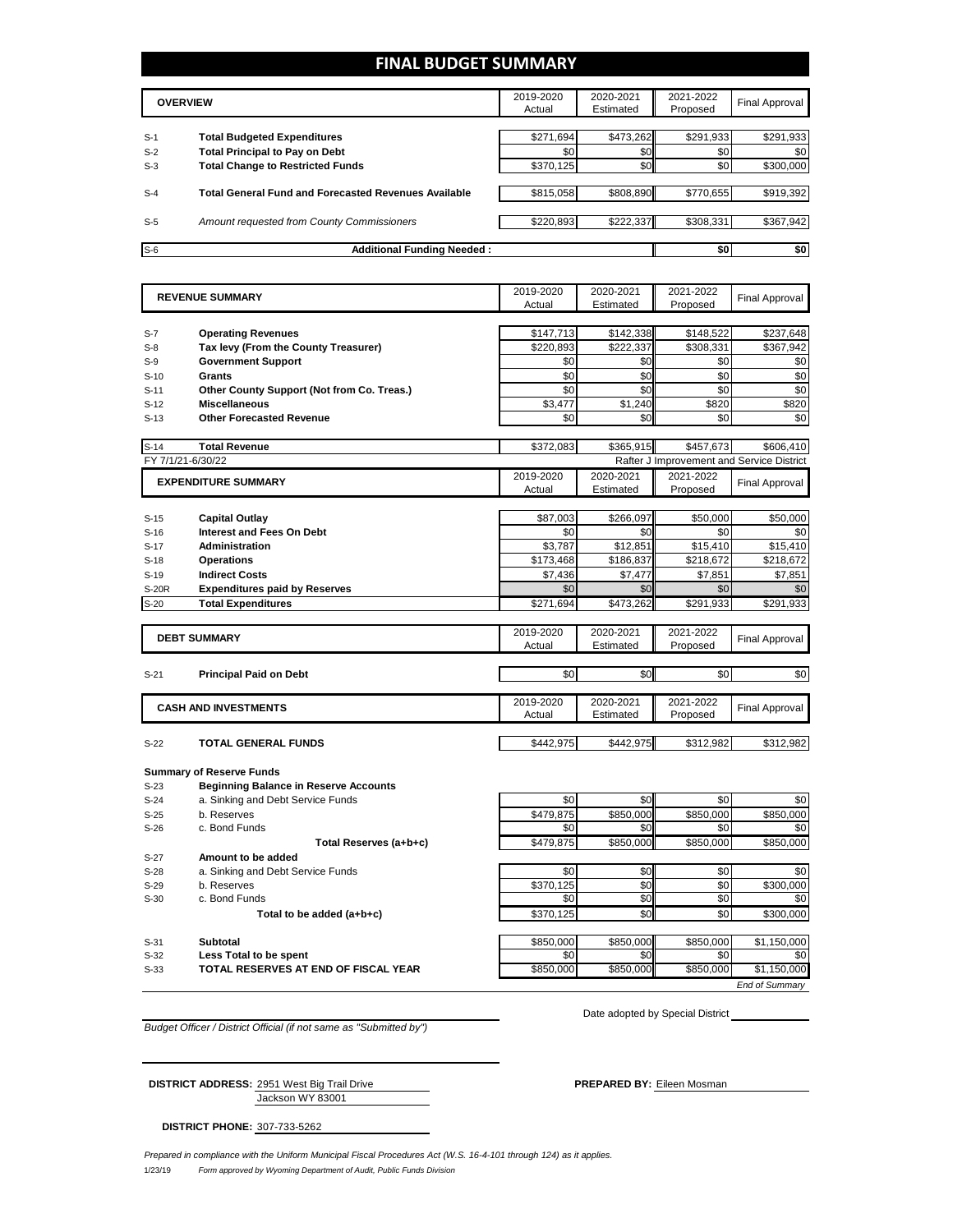|                  | Rafter J Improvement and Service District                                              |                                 |                     |                        | <b>FYE</b>            | 6/30/2022             |
|------------------|----------------------------------------------------------------------------------------|---------------------------------|---------------------|------------------------|-----------------------|-----------------------|
|                  | <b>NAME OF DISTRICT/BOARD</b>                                                          |                                 |                     |                        |                       |                       |
|                  | PROPERTY TAXES AND ASSESSMENTS                                                         |                                 |                     |                        |                       |                       |
|                  |                                                                                        |                                 |                     |                        |                       |                       |
|                  |                                                                                        | <b>DOA Chart</b><br>of Accounts | 2019-2020<br>Actual | 2020-2021<br>Estimated | 2021-2022<br>Proposed | <b>Final Approval</b> |
| $R-1$<br>$R-1.1$ | <b>Property Taxes and Assessments Received</b><br>Tax Levy (From the County Treasurer) | 4001                            | \$220,893           | \$222,337              | \$308,331             | \$367,942             |
| $R-1.2$          | Other County Support (see note on the right)                                           | 4005                            |                     |                        |                       |                       |
|                  |                                                                                        |                                 |                     |                        |                       |                       |
|                  | <b>FORECASTED REVENUE</b>                                                              |                                 |                     |                        |                       |                       |
|                  |                                                                                        |                                 |                     |                        |                       |                       |
|                  |                                                                                        | <b>DOA Chart</b>                | 2019-2020           | 2020-2021              | 2021-2022             | <b>Final Approval</b> |
|                  |                                                                                        | of Accounts                     | Actual              | Estimated              | Proposed              |                       |
| $R-2$            | <b>Revenues from Other Governments</b>                                                 |                                 |                     |                        |                       |                       |
| $R - 2.1$        | State Aid                                                                              | 4211                            |                     |                        |                       |                       |
|                  | R-2.2 Additional County Aid (non-treasurer)                                            | 4237                            |                     |                        |                       |                       |
|                  | R-2.3 City (or Town) Aid                                                               | 4237                            |                     |                        |                       |                       |
| $R - 2.4$        | Other (Specify)                                                                        | 4237                            |                     |                        |                       |                       |
| $R - 2.5$        | <b>Total Government Support</b>                                                        |                                 | \$0                 | \$0                    | \$0                   | \$0                   |
| $R-3$            | <b>Operating Revenues</b>                                                              |                                 |                     |                        |                       |                       |
| $R - 3.1$        | <b>Customer Charges</b>                                                                | 4300                            | \$147,713           | \$142,338              | \$148,522             | \$237,648             |
| $R - 3.2$        | Sales of Goods or Services                                                             | 4300                            |                     |                        |                       |                       |
|                  | R-3.3 Other Assessments                                                                | 4503                            |                     |                        |                       |                       |
| $R - 3.4$        | <b>Total Operating Revenues</b>                                                        |                                 | \$147,713           | \$142,338              | \$148,522             | \$237,648             |
| $R-4$            | <b>Grants</b>                                                                          |                                 |                     |                        |                       |                       |
| $R - 4.1$        | <b>Direct Federal Grants</b>                                                           | 4201                            |                     |                        |                       |                       |
|                  | R-4.2 Federal Grants thru State Agencies                                               | 4201                            |                     |                        |                       |                       |
| $R-4.3$          | <b>Grants from State Agencies</b>                                                      | 4211                            |                     |                        |                       |                       |
| $R - 4.4$        | <b>Total Grants</b>                                                                    |                                 | \$0                 | \$0                    | \$0                   | \$0                   |
| $R-5$            | <b>Miscellaneous Revenue</b>                                                           |                                 |                     |                        |                       |                       |
| $R-5.1$<br>R-5.2 | Interest<br>Other: Specify                                                             | 4501<br>4500                    | \$3,477             | \$1,240                | \$820                 | \$820                 |
| $R-5.3$          | Other: Additional                                                                      |                                 |                     |                        |                       |                       |
| $R-5.4$          | <b>Total Miscellaneous</b>                                                             |                                 | \$3,477             | \$1,240                | \$820                 | \$820                 |
| $R - 5.5$        | <b>Total Forecasted Revenue</b>                                                        |                                 | \$151,190           | \$143,578              | \$149,342             | \$238,468             |
|                  |                                                                                        |                                 |                     |                        |                       |                       |
| $R-6$            | <b>Other Forecasted Revenue</b>                                                        |                                 |                     |                        |                       |                       |
| $R-6.1$          | a. Other past due as estimated by Co. Treas.                                           | 4004                            |                     |                        |                       |                       |
| $R-6.2$          | b. Other forecasted revenue (specify):                                                 |                                 |                     |                        |                       |                       |
| $R-6.3$          |                                                                                        | 4500                            |                     |                        |                       |                       |
| $R-6.4$          |                                                                                        | 4500                            |                     |                        |                       |                       |
| $R-6.5$          |                                                                                        |                                 |                     |                        |                       |                       |
| $R-6.6$          | Total Other Forecasted Revenue (a+b)                                                   |                                 | \$0                 | \$0                    | \$0                   | \$0                   |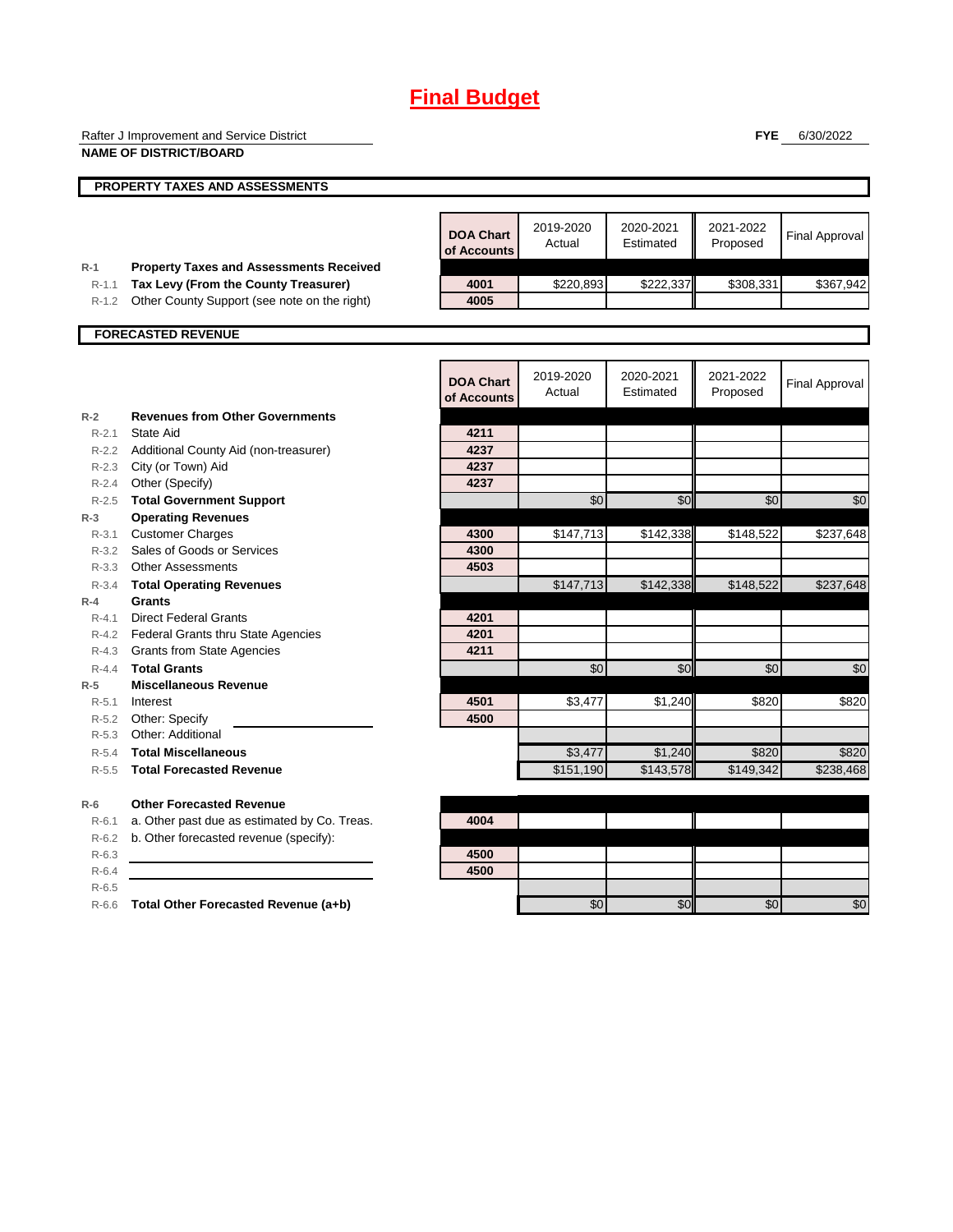#### **CAPITAL OUTLAY BUDGET**

|           |                             | u Acculito |          |
|-----------|-----------------------------|------------|----------|
| $E-1$     | <b>Capital Outlay</b>       |            |          |
| $E - 1.1$ | <b>Real Property</b>        | 6201       |          |
| $E - 1.2$ | Vehicles                    | 6210       |          |
| $E-1.3$   | Office Equipment            | 6211       |          |
| $E - 1.4$ | Other (Specify)             |            |          |
| $E-1.5$   | Water Main Repair           | 6200       | \$55,729 |
| $E-1.6$   | Water pump                  | 6200       | \$16,222 |
| $E - 1.7$ | see additional details      |            | \$15,052 |
| $E-1.8$   | <b>TOTAL CAPITAL OUTLAY</b> |            | \$87,003 |
|           |                             |            |          |

|           |                             | <b>DOA Chart</b><br>of Accounts | 2019-2020<br>Actual | 2020-2021<br>Estimated | 2021-2022<br>Proposed | Final Approval |
|-----------|-----------------------------|---------------------------------|---------------------|------------------------|-----------------------|----------------|
|           | <b>Capital Outlay</b>       |                                 |                     |                        |                       |                |
| $E - 1.1$ | <b>Real Property</b>        | 6201                            |                     |                        |                       |                |
| $E - 1.2$ | Vehicles                    | 6210                            |                     | \$67,560               |                       |                |
| $E - 1.3$ | Office Equipment            | 6211                            |                     |                        |                       |                |
| $E - 1.4$ | Other (Specify)             |                                 |                     |                        |                       |                |
| $E-1.5$   | Water Main Repair           | 6200                            | \$55,729            | \$198,537              | \$50,000              | \$50,000       |
| $E-1.6$   | Water pump                  | 6200                            | \$16,222            |                        |                       |                |
| $E-1.7$   | see additional details      |                                 | \$15,052            |                        |                       |                |
| $E-1.8$   | <b>TOTAL CAPITAL OUTLAY</b> |                                 | \$87,003            | \$266,097              | \$50,000              | \$50,000       |

#### **ADMINISTRATION BUDGET**

|           |                                      | <b>DOA Chart</b><br>of Accounts | 2019-2020<br>Actual | 2020-2021<br>Estimated | 2021-2022<br>Proposed | <b>Final Approval</b> |
|-----------|--------------------------------------|---------------------------------|---------------------|------------------------|-----------------------|-----------------------|
| $E-2$     | <b>Personnel Services</b>            |                                 |                     |                        |                       |                       |
| $E - 2.1$ | Administrator                        | 7002                            |                     |                        |                       |                       |
| $E - 2.2$ | Secretary                            | 7003                            |                     |                        |                       |                       |
| $E - 2.3$ | Clerical                             | 7004                            |                     |                        |                       |                       |
| $E - 2.4$ | Other (Specify)                      |                                 |                     |                        |                       |                       |
| $E-2.5$   |                                      | 7005                            |                     |                        |                       |                       |
| $E - 2.6$ |                                      | 7005                            |                     |                        |                       |                       |
| $E - 2.7$ |                                      |                                 |                     |                        |                       |                       |
| $E-3$     | <b>Board Expenses</b>                |                                 |                     |                        |                       |                       |
| $E - 3.1$ | Travel                               | 7011                            |                     |                        | \$200                 | \$200                 |
| $E - 3.2$ | Mileage                              | 7012                            |                     |                        |                       |                       |
| $E - 3.3$ | Other (Specify)                      |                                 |                     |                        |                       |                       |
| $E - 3.4$ |                                      | 7013                            |                     |                        |                       |                       |
| $E - 3.5$ |                                      | 7013                            |                     |                        |                       |                       |
| $E - 3.6$ |                                      |                                 |                     |                        |                       |                       |
| $E-4$     | <b>Contractual Services</b>          |                                 |                     |                        |                       |                       |
| $E - 4.1$ | Legal                                | 7021                            |                     | \$500                  | \$3,000               | \$3,000               |
| $E - 4.2$ | Accounting/Auditing                  | 7022                            | \$855               | \$1,120                | \$2,000               | \$2,000               |
| $E-4.3$   | Other (Specify)                      |                                 |                     |                        |                       |                       |
| $E-4.4$   | Engineering                          | 7023                            |                     | \$7,703                | \$6,000               | \$6,000               |
| $E-4.5$   |                                      | 7023                            |                     |                        |                       |                       |
| $E-4.6$   |                                      |                                 |                     |                        |                       |                       |
| $E-5$     | <b>Other Administrative Expenses</b> |                                 |                     |                        |                       |                       |
| $E - 5.1$ | <b>Office Supplies</b>               | 7031                            | \$563               | \$433                  | \$525                 | \$525                 |
| $E-5.2$   | Office equipment, rent & repair      | 7032                            | \$295               | \$300                  | \$300                 | \$300                 |
| $E-5.3$   | Education                            | 7033                            |                     |                        |                       |                       |
| $E - 5.4$ | Registrations                        | 7034                            |                     |                        |                       |                       |
| $E-5.5$   | Other (Specify)                      |                                 |                     |                        |                       |                       |
| $E-5.6$   | Postage                              | 7035                            | \$1,674             | \$1,210                | \$1,800               | \$1,800               |
| $E - 5.7$ | Licenses and permits                 | 7035                            | \$400               | \$1,585                | \$1,585               | \$1,585               |
| $E - 5.8$ |                                      |                                 |                     |                        |                       |                       |
| $E-6$     | <b>TOTAL ADMINISTRATION</b>          |                                 | \$3,787             | \$12,851               | \$15,410              | \$15,410              |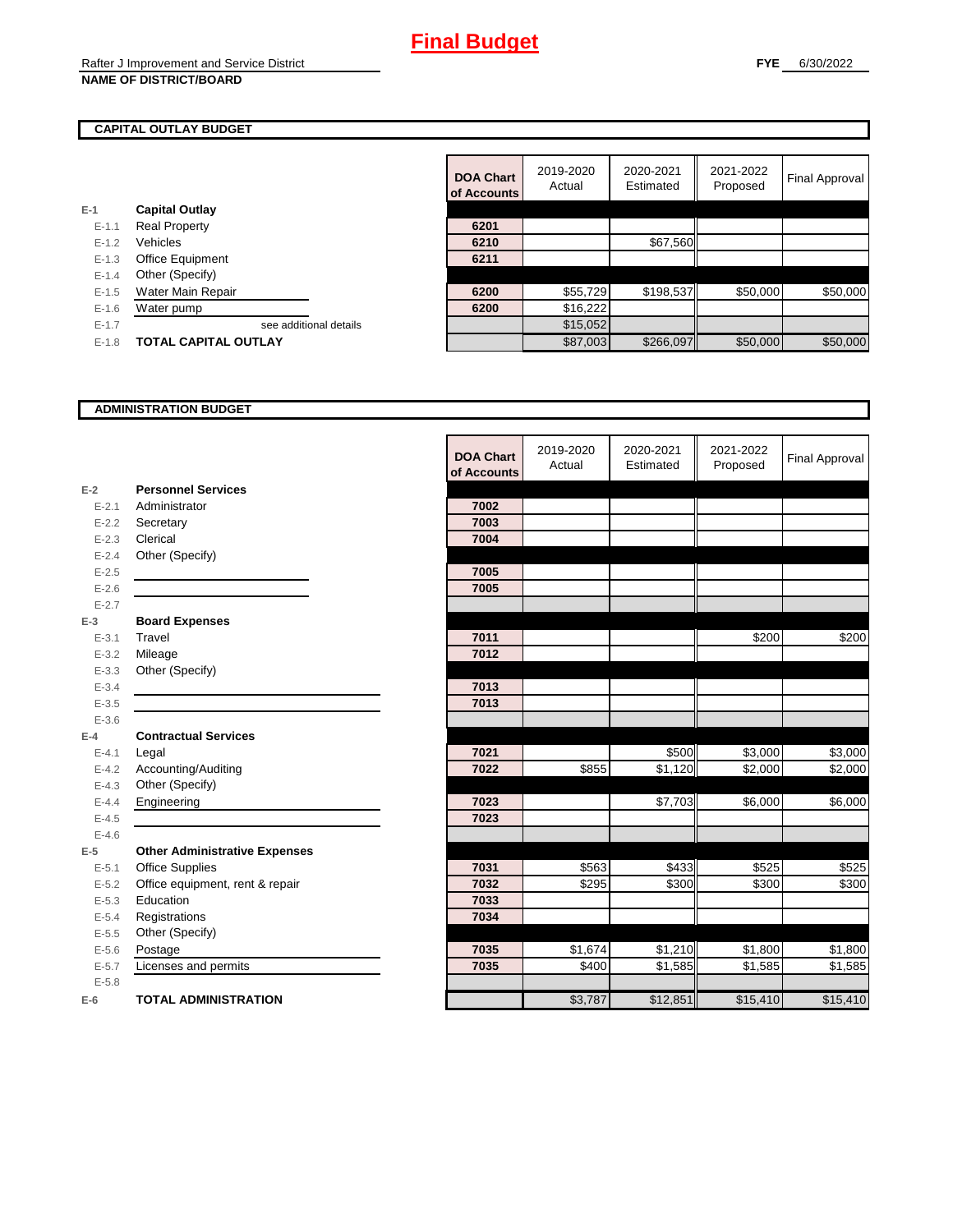### **OPERATIONS BUDGET**

|            |                                                                                                                       | <b>DOA Chart</b><br>of Accounts | 2019-2020<br>Actual | 2020-2021<br>Estimated | 2021-2022<br>Proposed | <b>Final Approval</b> |
|------------|-----------------------------------------------------------------------------------------------------------------------|---------------------------------|---------------------|------------------------|-----------------------|-----------------------|
| $E-7$      | <b>Personnel Services</b>                                                                                             |                                 |                     |                        |                       |                       |
| $E - 7.1$  | Wages--Operations                                                                                                     | 7202                            |                     |                        |                       |                       |
| $E - 7.2$  | <b>Service Contracts</b>                                                                                              | 7203                            |                     |                        |                       |                       |
| $E - 7.3$  | Other (Specify)                                                                                                       |                                 |                     |                        |                       |                       |
| $E - 7.4$  |                                                                                                                       | 7204                            |                     |                        |                       |                       |
| $E - 7.5$  |                                                                                                                       | 7204                            |                     |                        |                       |                       |
| $E - 7.6$  |                                                                                                                       |                                 |                     |                        |                       |                       |
| $E-8$      | <b>Travel</b>                                                                                                         |                                 |                     |                        |                       |                       |
| $E-8.1$    | Mileage                                                                                                               | 7211                            |                     |                        |                       |                       |
| $E - 8.2$  | Other (Specify)                                                                                                       |                                 |                     |                        |                       |                       |
| $E - 8.3$  |                                                                                                                       | 7212                            |                     |                        |                       |                       |
| $E - 8.4$  |                                                                                                                       | 7212                            |                     |                        |                       |                       |
| $E - 8.5$  |                                                                                                                       |                                 |                     |                        |                       |                       |
| $E-9$      | <b>Operating supplies (List)</b>                                                                                      |                                 |                     |                        |                       |                       |
| $E-9.1$    |                                                                                                                       | 7220                            |                     |                        |                       |                       |
| $E - 9.2$  |                                                                                                                       | 7220                            |                     |                        |                       |                       |
| $E - 9.3$  |                                                                                                                       | 7220                            |                     |                        |                       |                       |
| $E - 9.4$  |                                                                                                                       | 7220                            |                     |                        |                       |                       |
| $E - 9.5$  |                                                                                                                       |                                 |                     |                        |                       |                       |
| $E-10$     | <b>Program Services (List)</b>                                                                                        |                                 |                     |                        |                       |                       |
| $E-10.1$   | Advertising                                                                                                           | 7230                            | \$181               | \$80                   | \$200                 | \$200                 |
| $E-10.2$   | <u> 1989 - Johann Barn, mars ann an t-Amhain an t-Amhain an t-Amhain an t-Amhain an t-Amhain an t-Amhain an t-Amh</u> | 7230                            |                     |                        |                       |                       |
| $E-10.3$   |                                                                                                                       | 7230                            |                     |                        |                       |                       |
| $E - 10.4$ |                                                                                                                       | 7230                            |                     |                        |                       |                       |
| $E-10.5$   |                                                                                                                       |                                 |                     |                        |                       |                       |
| $E-11$     | <b>Contractual Arrangements (List)</b>                                                                                |                                 |                     |                        |                       |                       |
| $E - 11.1$ | <b>HOA Staff Reimbursement</b>                                                                                        | 7400                            | \$85,050            | \$85,050               | \$57,364              | \$57,364              |
| $E-11.2$   | <b>HOA Vehicle Usage</b>                                                                                              | 7400                            | \$6,825             | \$6,825                | \$17,322              | \$17,322              |
| $E-11.3$   |                                                                                                                       | 7400                            |                     |                        |                       |                       |
| $E - 11.4$ |                                                                                                                       | 7400                            |                     |                        |                       |                       |
| $E-11.5$   |                                                                                                                       |                                 |                     |                        |                       |                       |
| $E-12$     | <b>Other operations (Specify)</b>                                                                                     |                                 |                     |                        |                       |                       |
| $E-12.1$   | Road Maintenance                                                                                                      | 7450                            | \$14,608            | \$24,241               | \$47,940              | \$47,940              |
| $E-12.2$   | Sewer System Maint                                                                                                    | 7450                            | \$34,995            | \$37,486               | \$39,918              | \$39,918              |
| $E-12.3$   | Water System Maint                                                                                                    | 7450                            | \$31,809            | \$33,155               | \$45,928              | \$45,928              |
| $E-12.4$   | <b>Contingency Fund</b>                                                                                               | 7450                            |                     |                        | \$10,000              | \$10,000              |
| $E-12.5$   |                                                                                                                       |                                 |                     |                        |                       |                       |
| $E-13$     | <b>TOTAL OPERATIONS</b>                                                                                               |                                 | \$173,468           | \$186,837              | \$218,672             | \$218,672             |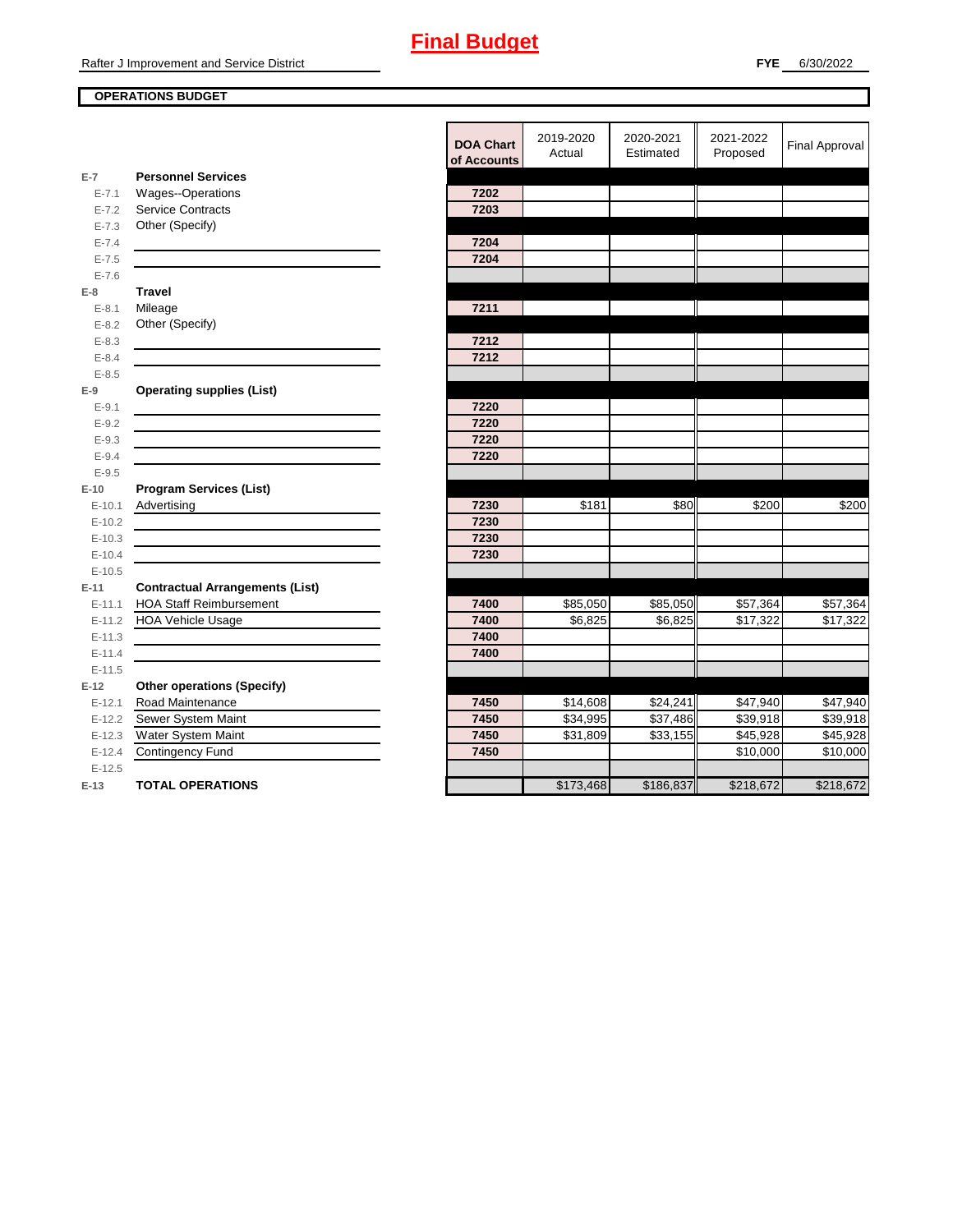#### **INDIRECT COSTS BUDGET**

|          |                              | <b>DOA Chart</b><br>of Accounts | 2019-2020<br>Actual | 2020-2021<br>Estimated | 2021-2022<br>Proposed | <b>Final Approval</b> |
|----------|------------------------------|---------------------------------|---------------------|------------------------|-----------------------|-----------------------|
| $E-14$   | <b>Insurance</b>             |                                 |                     |                        |                       |                       |
| $E-14.1$ | Liability                    | 7502                            | \$7,436             | \$7,477                | \$7,851               | \$7,851               |
| $E-14.2$ | Buildings and vehicles       | 7503                            |                     |                        |                       |                       |
| $E-14.3$ | Equipment                    | 7504                            |                     |                        |                       |                       |
| $E-14.4$ | Other (Specify)              |                                 |                     |                        |                       |                       |
| $E-14.5$ |                              | 7505                            |                     |                        |                       |                       |
| $E-14.6$ |                              | 7505                            |                     |                        |                       |                       |
| $E-14.7$ |                              |                                 |                     |                        |                       |                       |
| $E-15$   | Indirect payroll costs:      |                                 |                     |                        |                       |                       |
| $E-15.1$ | FICA (Social Security) taxes | 7511                            |                     |                        |                       |                       |
| $E-15.2$ | <b>Workers Compensation</b>  | 7512                            |                     |                        |                       |                       |
| $E-15.3$ | <b>Unemployment Taxes</b>    | 7513                            |                     |                        |                       |                       |
| $E-15.4$ | Retirement                   | 7514                            |                     |                        |                       |                       |
| $E-15.5$ | <b>Health Insurance</b>      | 7515                            |                     |                        |                       |                       |
| $E-15.6$ | Other (Specify)              |                                 |                     |                        |                       |                       |
| $E-15.7$ |                              | 7516                            |                     |                        |                       |                       |
| $E-15.8$ |                              | 7516                            |                     |                        |                       |                       |
| $E-15.9$ |                              |                                 |                     |                        |                       |                       |
|          |                              |                                 |                     |                        |                       |                       |
| $E-17$   | <b>TOTAL INDIRECT COSTS</b>  |                                 | \$7,436             | \$7,477                | \$7,851               | \$7,851               |

### **DEBT SERVICE BUDGET**

| <b>DOA Chart</b><br>of Accounts | 2019-2020<br>Actual | 2020-2021<br>Estimated | 2021-2022<br>Proposed | <b>Final Approval</b> |
|---------------------------------|---------------------|------------------------|-----------------------|-----------------------|
|                                 |                     |                        |                       |                       |
| 6401<br>6410                    |                     |                        |                       |                       |
| 6420                            |                     |                        |                       |                       |
|                                 | SC                  |                        | \$0                   | \$0                   |

D-1.1 Principal

D-1.2 **Interest** 

D-1.3 **Fees** 

**D-2 TOTAL DEBT SERVICE**